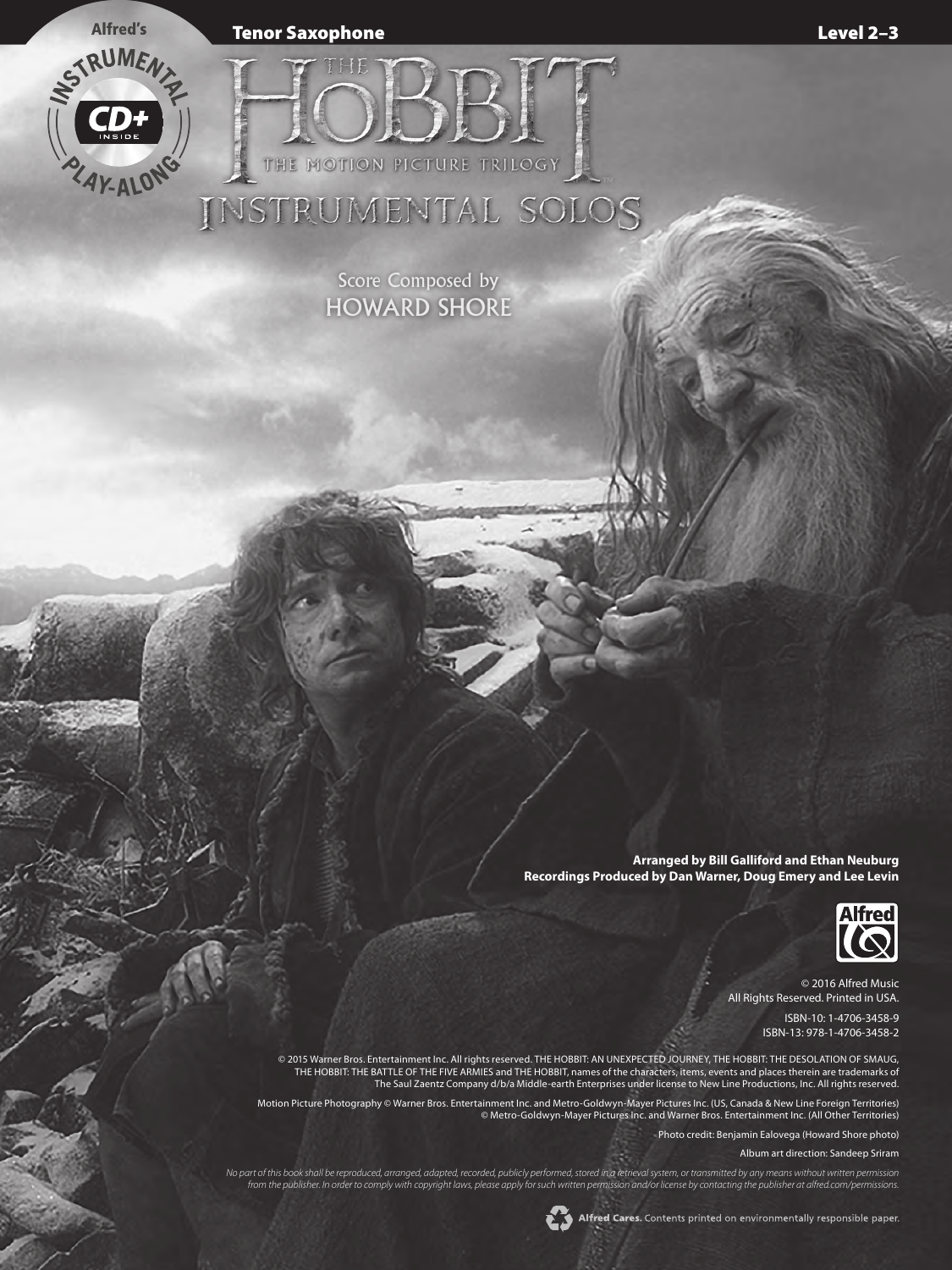## **CONTENTS**

**Track** 

| Song Title                                                                                                                                                    | Page | Demo | Play-Along |
|---------------------------------------------------------------------------------------------------------------------------------------------------------------|------|------|------------|
|                                                                                                                                                               |      |      |            |
|                                                                                                                                                               |      |      |            |
|                                                                                                                                                               |      |      |            |
|                                                                                                                                                               |      |      |            |
|                                                                                                                                                               |      |      |            |
|                                                                                                                                                               |      |      |            |
|                                                                                                                                                               |      |      |            |
|                                                                                                                                                               |      |      |            |
|                                                                                                                                                               |      |      |            |
|                                                                                                                                                               |      |      |            |
|                                                                                                                                                               |      |      |            |
|                                                                                                                                                               |      |      |            |
| (Theme excerpt)                                                                                                                                               |      |      |            |
| (Theme excerpt)                                                                                                                                               |      |      |            |
| (Theme excerpt)                                                                                                                                               |      |      |            |
|                                                                                                                                                               |      |      |            |
| (Theme excerpt)                                                                                                                                               |      |      |            |
| (Theme excerpt)                                                                                                                                               |      |      |            |
| Girion and Bard (from Girion, Lord of Dale) $\dots \dots \dots \dots \dots \dots \dots 26 \dots \dots \dots 36 \dots \dots \dots \dots 37$<br>(Theme excerpt) |      |      |            |
| (Theme excerpt)                                                                                                                                               |      |      |            |
| (Theme excerpt)                                                                                                                                               |      |      |            |
|                                                                                                                                                               |      |      |            |
|                                                                                                                                                               |      |      |            |
|                                                                                                                                                               |      |      |            |
|                                                                                                                                                               |      |      |            |
|                                                                                                                                                               |      |      |            |
|                                                                                                                                                               |      |      |            |
|                                                                                                                                                               |      |      |            |
|                                                                                                                                                               |      |      |            |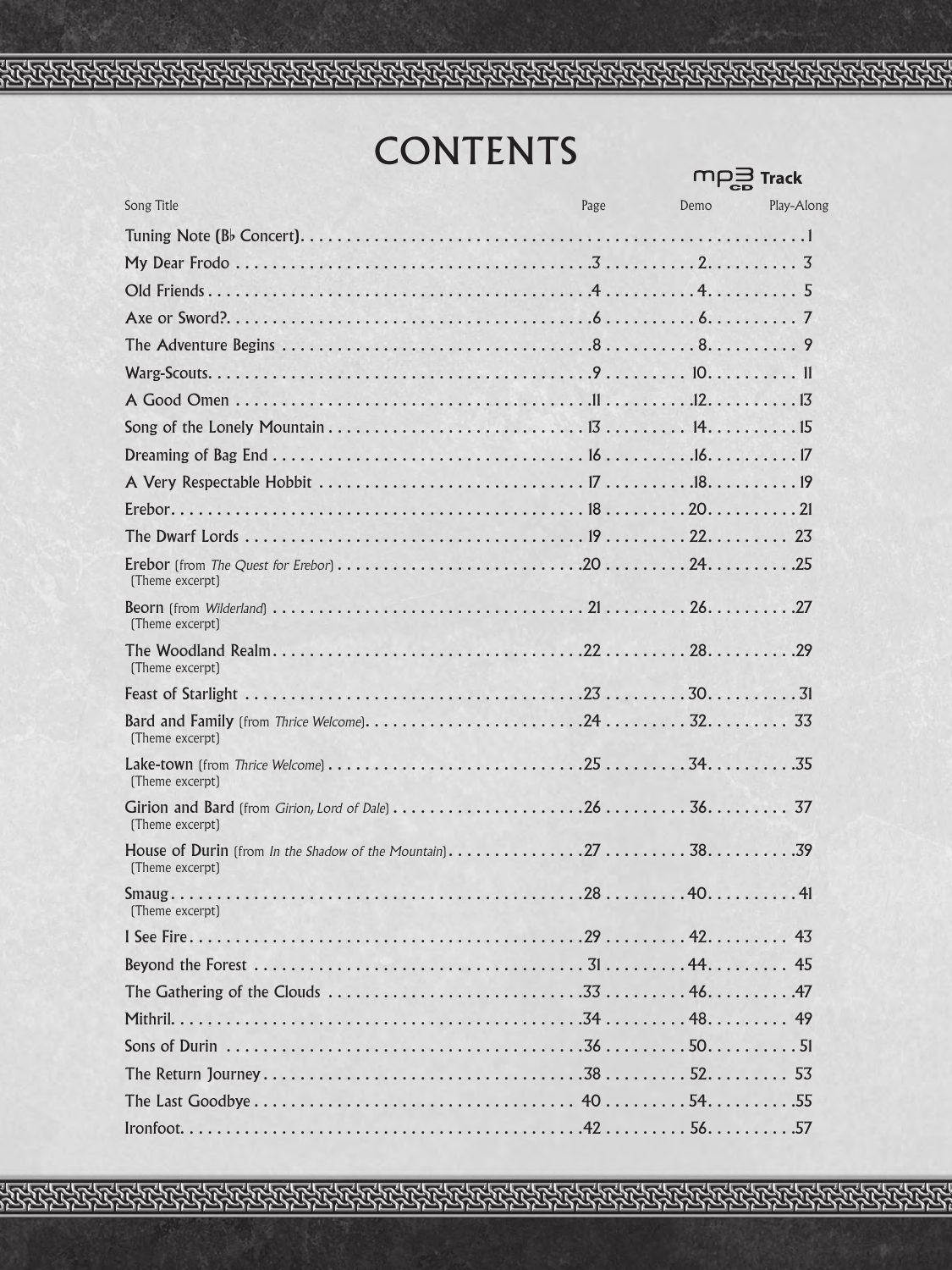**OLD FRIENDS** 

**Track 4: Demo Track 5: Play-Along**





















Old Friends - 2 - 1

© 2012 NEW LINE TUNES (ASCAP) in the U.S. and Canada and U/A MUSIC, INC. (ASCAP) Elsewhere Throughout The World All Rights for NEW LINE TUNES (ASCAP) Administered by UNIVERSAL MUSIC CORP. (ASCAP) Exclusive Print Rights for NEW LINE TUNES (ASCAP) Administered by ALFRED MUSIC All Rights Reserved